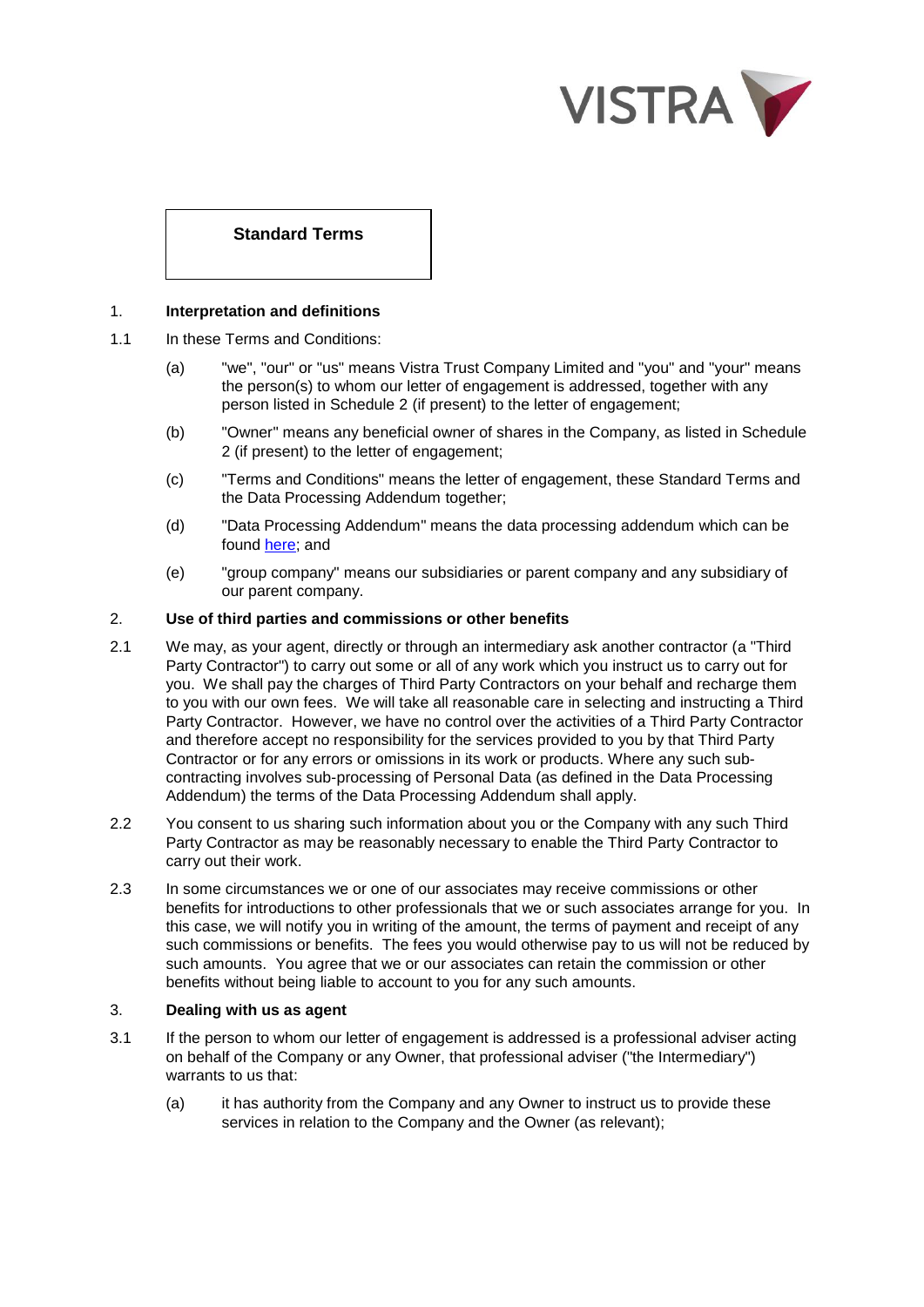- (b) it has made the Company and any Owner aware of these Terms and Conditions and in particular the limitations on our liability and the Company and any Owner has accepted these Terms and Conditions; and
- (c) the Intermediary agrees to indemnify us and keep us indemnified against any liability, costs and expenses which we may incur as a result of any breach of this warranty.

## 4. **Clients' money regulations**

- 4.1 We may, from time to time, hold money on your behalf. The money will be held in trust in a client bank account, which is segregated from the firm's funds. The account will be operated, and all funds dealt with, in accordance with the Clients' Money Regulations of the Institute of Chartered Accountants in England and Wales.
- 4.2 If we receive any money from you which does not relate to an invoice which has been issued by us, we shall treat it as client money and pay it into a designated client account.
- 4.3 In order to avoid an excessive amount of administration, interest will only be paid to you where the amount of interest that would be earned on balances held on your behalf in any calendar year exceeds £25. Any such interest would be calculated using the prevailing rate applied by Barclays Bank plc for small deposits subject to the minimum period of notice for withdrawals. Subject to any tax legislation, interest will be paid gross.
- 4.4 Where we are in receipt of mixed monies (i.e. client money together with an invoice raised by us) that is paid into one of our bank accounts, we undertake to transfer the client monies element to a separate client bank account within 48 hours.

#### 5. **Retention of records**

- 5.1 During our work we will collect information from you and others acting on your behalf and will return any original documents to you following completion of the work.
- 5.2 Whilst certain documents may legally belong to you, unless you tell us not to, we intend to destroy correspondence and other papers that are more than seven years old, except documents we think may be of continuing significance. You must tell us if you wish us to keep any document for any longer period. In respect of retention of Personal Data collected from you, the terms of the Data Processing Addendum shall apply.

#### 6. **Conflicts of interest and independence**

6.1 We reserve the right during our engagement to deliver services to other clients whose interests might compete with yours or are or may be adverse to yours, subject to paragraph 7 below. We confirm that we will notify you immediately should we become aware of any conflict of interest involving us and affecting you.

# 7. **Confidentiality**

- 7.1 We shall keep confidential the Company's affairs except and to the extent that:
	- (a) the disclosure is made to you or to a person whom we reasonably believe to be the Company's professional adviser or authorised by the Company to act on its behalf;
	- (b) disclosure is required by law or regulation or any securities exchange or regulatory or governmental body to which we or any group company is subject wherever situated;
	- (c) we consider it necessary to disclose the information to our professional advisers, any of our group companies or any other person provided that we do so on terms protecting the information;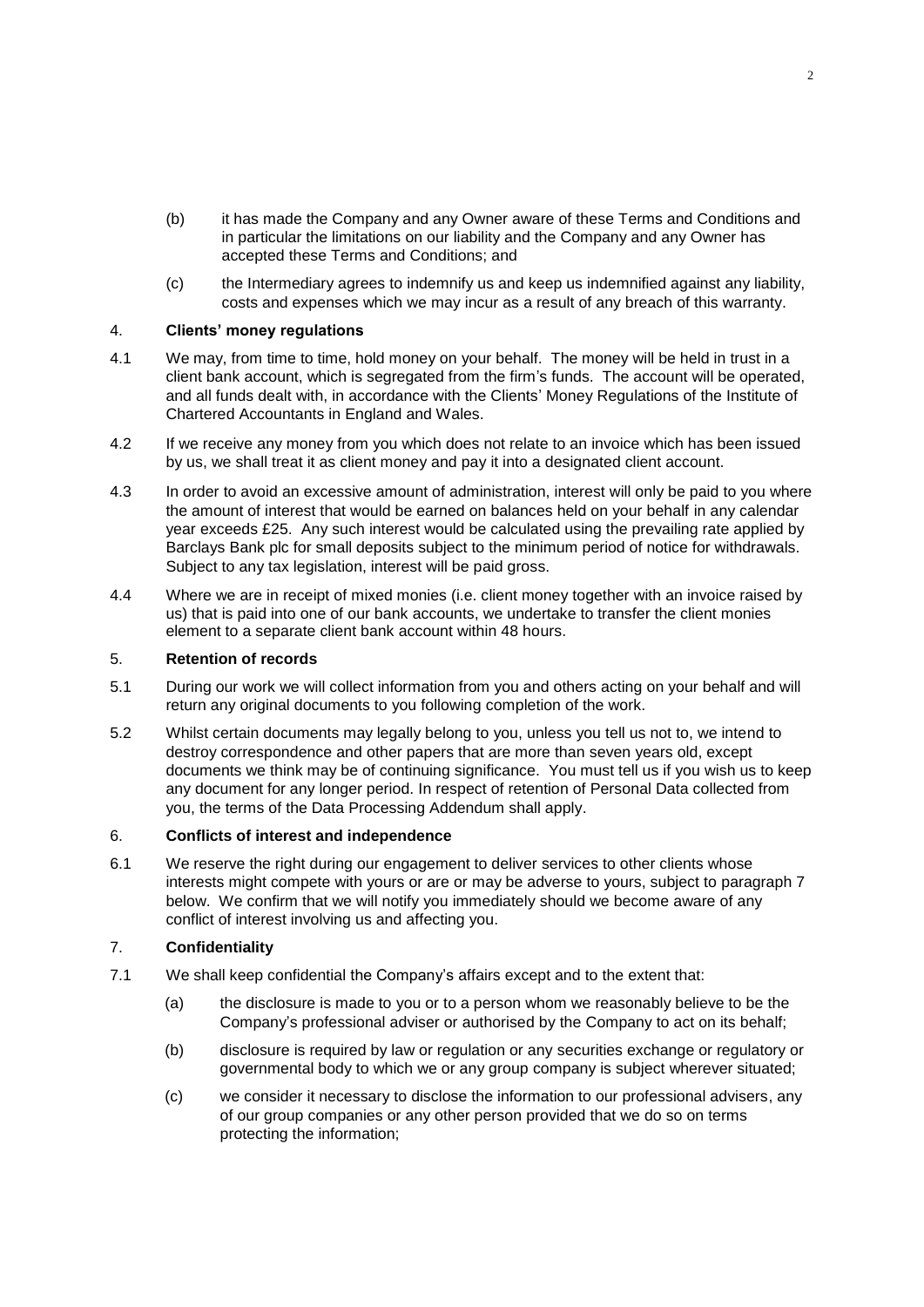- (d) disclosure is necessary to provide our services to the Company, to collect our fees or to defend or commence litigation;
- (e) the information has come into the public domain through no fault of ours or was disclosed to us without any obligation of non-disclosure; or
- (f) consent is given by the Company or on its behalf in writing to the disclosure.
- 7.2 Where confidential information is also Personal Data and we are processing such Personal Data on the Company's behalf, the terms of the Data Processing Addendum shall also apply.

# 8. **Data protection**

- 8.1 Each party acknowledges that it may be a Data Controller and a Data Processor in respect of the same Personal Data, depending on the purposes for which it is processed. The Data Processing Addendum shall set out where we are acting as a Data Processor and defined terms from that Data Processing Addendum used in this Clause 8 will have the meaning set out in the Data Processing Addendum.
- 8.2 Where both parties are acting as Data Controller with respect to the Personal Data, both parties agree that the Personal Data transferred by one party (the "**Transferor**") to the other party (the "**Recipient**") will be transferred in accordance with Data Protection Legislation (as defined in the Data Processing Addendum), including:
	- (a) by ensuring that all fair processing notices have been given to (and, as applicable, consents obtained from) the Data Subjects of that Personal Data to allow each party to use the Personal Data in the manner envisaged by these Terms and Conditions;
	- (b) the Transferor is not subject to any prohibition or restriction which would prevent or restrict it from disclosing or transferring the Personal Data to the Recipient (or other parties, as applicable) in the manner contemplated by these Terms and Conditions; and
	- (c) the Personal Data is accurate and up-to-date at the date it is shared under these Terms and Conditions.
- 8.3 Both parties further agree:
	- (a) to implement and maintain throughout the term of these Terms and Conditions all appropriate technical and organisational measures against unauthorised, unlawful or unintended processing, use of, access to, or theft of the Personal Data and against loss or destruction of or damage to, the Personal Data (and such measures will, as a minimum, meet the requirements of Data Protection Legislation); and
	- (b) to ensure that access to Personal Data held by it is limited to: (i) those individuals who need access to the Personal Data; (ii) such part or parts of the Personal Data as is necessary for the performance of those individuals' authorised duties; and (iii) those individuals who have received appropriate training to process the Personal Data in accordance with these Terms and Conditions.

## 9. **Proceeds of Crime Act 2002 and Money Laundering, Terrorist Financing and Transfer of Funds (Information on the Payer) Regulations 2017**

- 9.1 In common with all accountancy and legal practices, we are required by the Proceeds of Crime Act 2002 and the Money Laundering, Terrorist Financing and Transfer of Funds (Information on the Payer) Regulations 2017 to:
	- (a) have identification procedures for all new clients;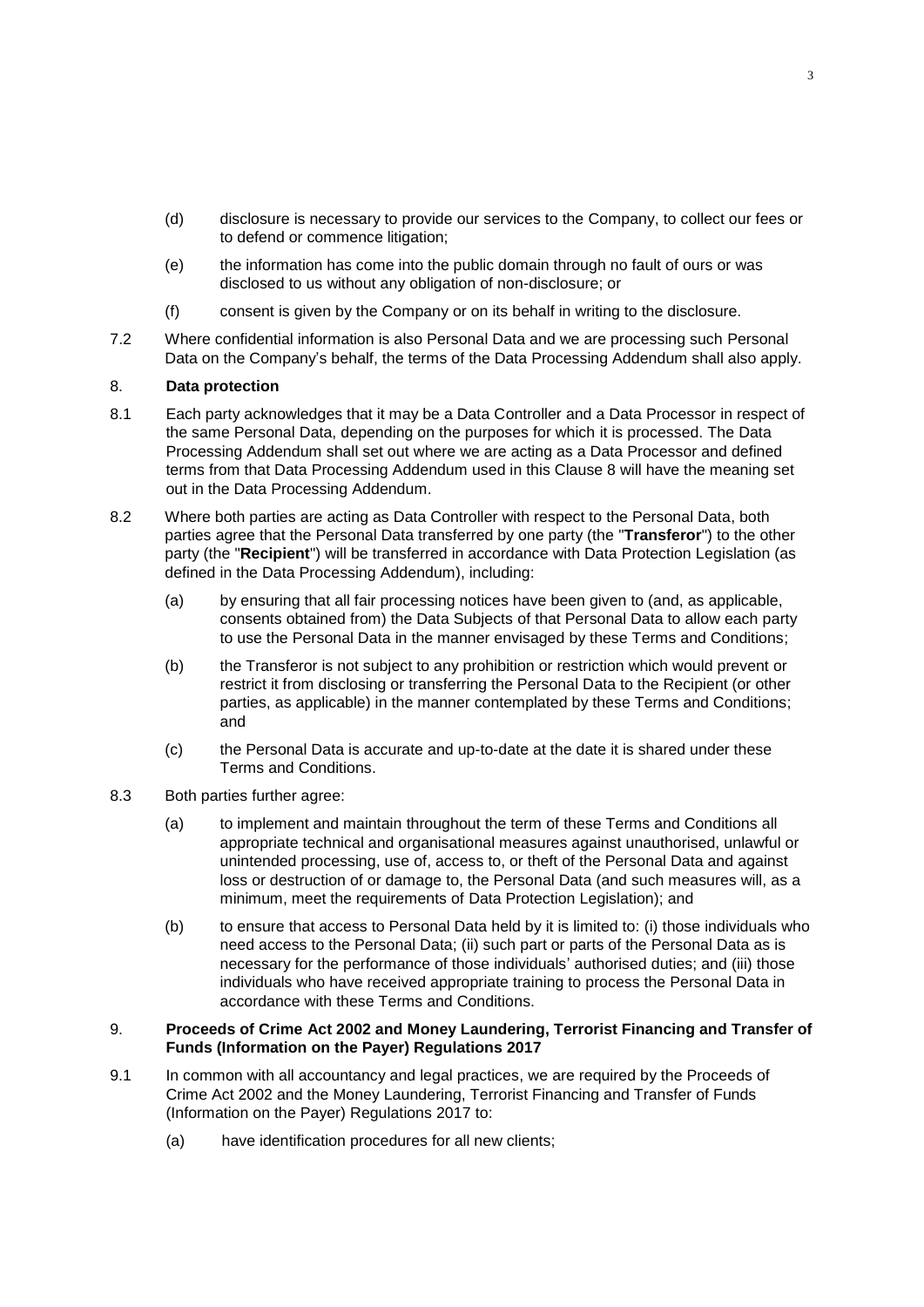- (b) maintain records of identification evidence;
- (c) carry out ongoing monitoring of our clients; and
- (d) report, in accordance with the relevant legislation and regulations, to the National Crime Agency.
- 9.2 If you fail to supply any due diligence which we request we will be unable to provide services to you.
- 9.3 You consent and warrant that each individual in respect of whom we collect customer due diligence consents to us sharing the due diligence with:
	- (a) any Third Party Contractor as may be reasonably necessary to enable it to carry out their work; and
	- (b) any member of our group where it is proposed that such group company provides services to you, the Company or any member of your group.

You warrant that you will make each individual in respect of whom we collect customer due diligence aware of this clause 9.3.

## 10. **Bribery Act 2010**

10.1 You warrant that you will not engage in any activity, practice or conduct which would constitute an offence under the Bribery Act 2010 if such activity, practice or conduct had been carried out in the UK.

#### 11. **Quality control**

11.1 As part of our ongoing commitment to providing a quality service, our files are periodically reviewed by an independent regulatory or quality control body. These reviewers are highly experienced and professional people and, of course, are bound by the same rules for confidentiality as our principals and employees.

# 12. **Contracts (Rights of Third Parties) Act 1999**

- 12.1 Only someone who is a party to this engagement has the right under the Contracts (Rights of Third Parties) Act 1999 to enforce any of its terms. This clause does not affect any right or remedy that exists independently of this Act.
- 12.2 The advice we give you is for your sole use and is confidential to you and will not constitute advice for any third party to whom you may communicate it. We accept no responsibility to third parties for any aspect of our professional services or work that is made available to them.

## 13. **Fees**

- 13.1 Our ad hoc fees are calculated on the basis of the time spent on your affairs by our employees and on the levels of skill or responsibility involved.
- 13.2 You are responsible for the payment of our invoices, even if you are an Intermediary. The amounts payable under this engagement do not include value added tax, sales tax or other similar taxes, which will also be payable by you.
- 13.3 We may review our fees and mail handling charges from time to time. We shall notify you in writing of any such review, and any changes shall apply in respect of invoices issued with or after this notification.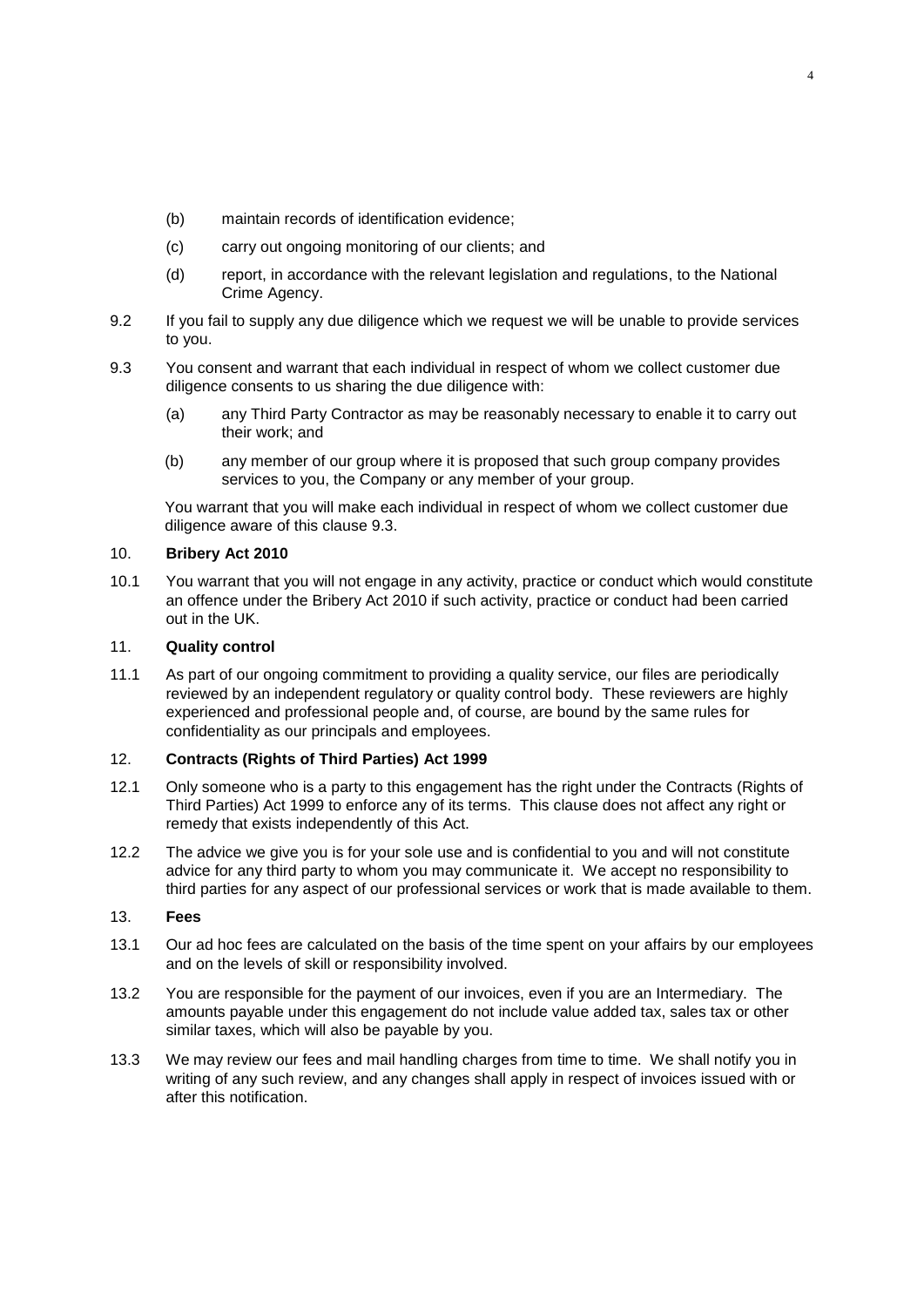- 13.4 We may require cash payment in advance before providing any services. Where we have agreed credit terms for you our invoices are due for payment 30 days from their date. We reserve the right to charge for costs and expenses incurred in recovering late payments, and to charge interest at the rate then in force pursuant to the Late Payment of Commercial Debts (Interest) Act 1998 as at the due date.
- 13.5 We may also terminate the provision of our Services if our fees are not paid by their due date – see paragraph 14.
- 13.6 Where any invoice remains outstanding for more than 30 days you authorise us, without any further authority or notice to you, to use any money held either in a designated client account on your behalf or held in any bank account in the Company's name to which we or our officers, or employees are an authorised signatory, to settle all amounts due under this invoice, together with any interest then due and payable in respect of it, irrespective of whether that invoice relates to the Services.
- 13.7 If the provision of any of the Services is terminated for any reason, or does not otherwise proceed to its conclusion, we shall not be required to refund all or any part of the annual or any other fee.

#### 14. **Termination**

- 14.1 Either one of us may terminate our engagement or the provision of any part of the Services at any time:
	- (a) by giving not less than 30 days' written notice to the other; or
	- (b) with immediate effect if one of us commits a material breach of its obligations under this engagement and, where such breach is capable of remedy, fails to remedy such breach within 30 days of receiving notice in writing from the other to so remedy.
- 14.2 In addition, we may terminate this engagement or the provision of any part of the Services by written notice with immediate effect if:
	- (a) any sum due to us is not paid on its due date (whether due in accordance with this particular engagement or otherwise);
	- (b) the Company is unable to pay its debts as they fall due within the meaning of Section 123, Insolvency Act 1986, a receiver, administrator or trustee in bankruptcy is appointed over or in relation to the Company's assets or a resolution is passed or an order made for the Company's winding up (or an event occurs within the jurisdiction of the country in which the Company is situated which has a similar effect);
	- (c) any legal proceedings are threatened or commenced against the Company;
	- (d) the actions, omissions or identity of you, the Company or persons associated with you or the Company have caused or are likely, in our opinion, to cause us, any of our group companies or any of our employees to be in breach of any law or regulation or to incur any liability in any country or jurisdiction whatsoever or to damage in any way our reputation or the reputation of any of our group companies or employees; or
	- (e) any information, assurance or warranty given to us by you, whether in the engagement letter or otherwise, is found to be incorrect, insufficient or misleading in any material respect.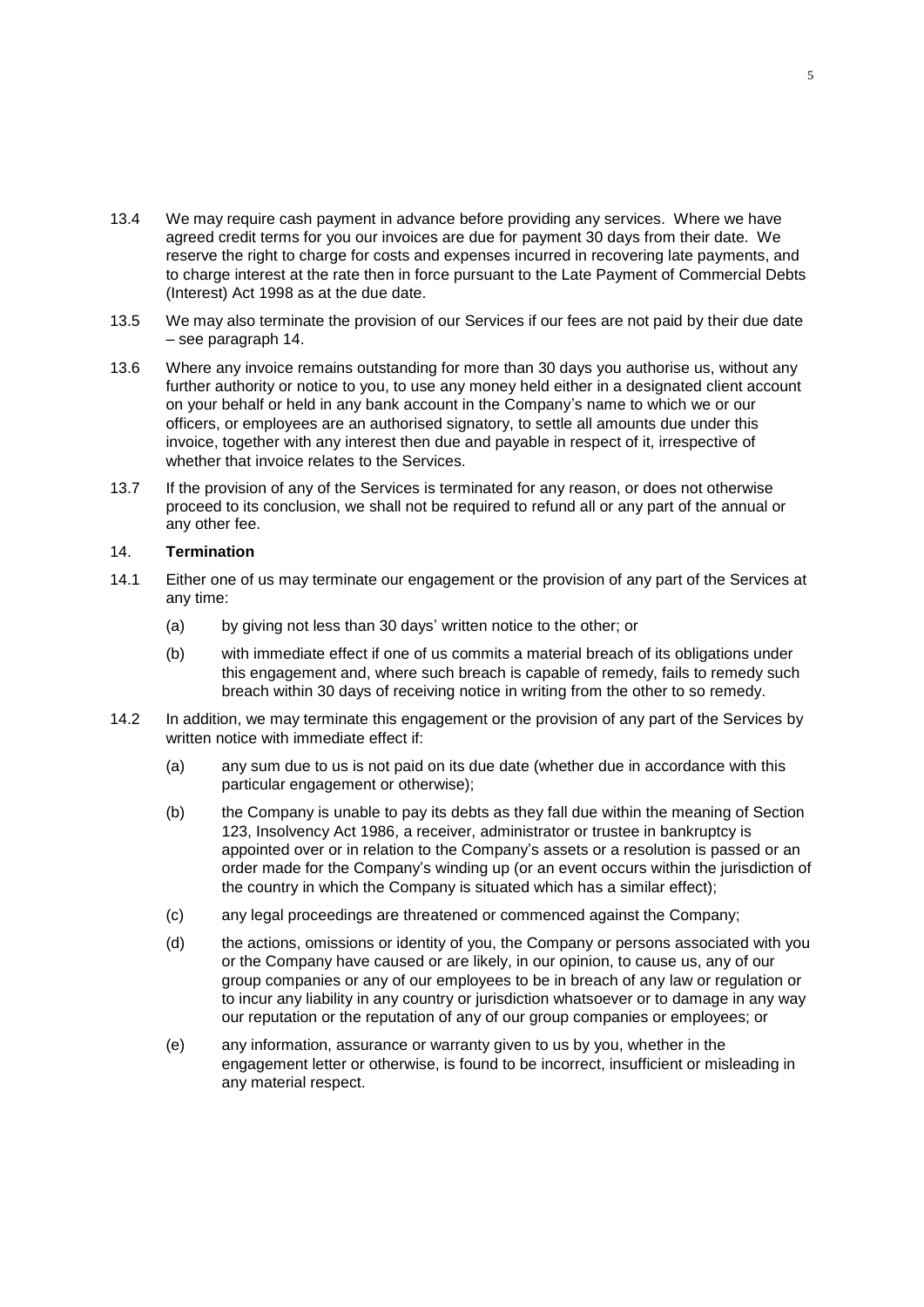14.3 The failure to terminate this engagement when any of the events set out in sub-clauses 14.1 or 14.2 occurs shall not prevent the termination of this engagement at any future time so long as the relevant circumstances subsist at that time.

## 15. **Consequences of termination**

- 15.1 On termination of the provision of the Services under this engagement we shall:
	- (a) immediately cease to provide the Services as specified in the termination notice and be under no further obligation to undertake any further services for you;
	- (b) procure that any person provided by us shall resign from any office or position held as a consequence of providing the Services under this letter of engagement and so notify any relevant authority;
	- (c) be under no further obligation to receive or forward any correspondence for the Company and may, at our discretion and without incurring any liability, destroy or return correspondence to sender and notify correspondents that you may no longer be contacted at our address; and
	- (d) transfer the Company's statutory registers and original documentation to the person that, within 7 days of the termination date, you specify to us in writing.
- 15.2 On termination of the provision of the Services under this engagement you shall:
	- (a) where we have provided a registered office address, promptly arrange an alternative address as the Company's registered office and, if we so require, provide us with a duly signed and completed statutory form for filing with Companies House notifying the change;
	- (b) where we have provided a registered agent and address, promptly appoint an alternative agent and address and provide any documentation which we may require to evidence this change;
	- (c) take reasonable steps to notify all the persons to whom our address was given that the Company may no longer be contacted at our address;
	- (d) within 7 days of the termination date, notify us of the name and address of the person to whom the Company's statutory registers and original documentation should be sent; and
	- (e) ensure that any other steps are taken to give prompt effect to these changes.
- 15.3 We may, at our expense and as our last act as secretary or registered agent (if applicable), notwithstanding the termination of this engagement, complete, sign, register in the Company's books and file or otherwise publish on your or the Company's behalf any information, papers or forms to give effect to all or any of the resignations or changes required as a result of the termination of this engagement.
- 15.4 We shall not be liable in any way to you, the Company or any other person for any loss or damage whatsoever arising directly or indirectly from the termination of this engagement, the resultant withdrawal of services or the exercise of our powers pursuant to paragraphs 15.1 or 15.3.
- 15.5 Termination of this engagement is without prejudice to any rights or obligations outstanding or accrued at that date and to the continuing effect of those provisions of this engagement which are expressly or by implication provided to come into effect on, or to continue in effect after, termination.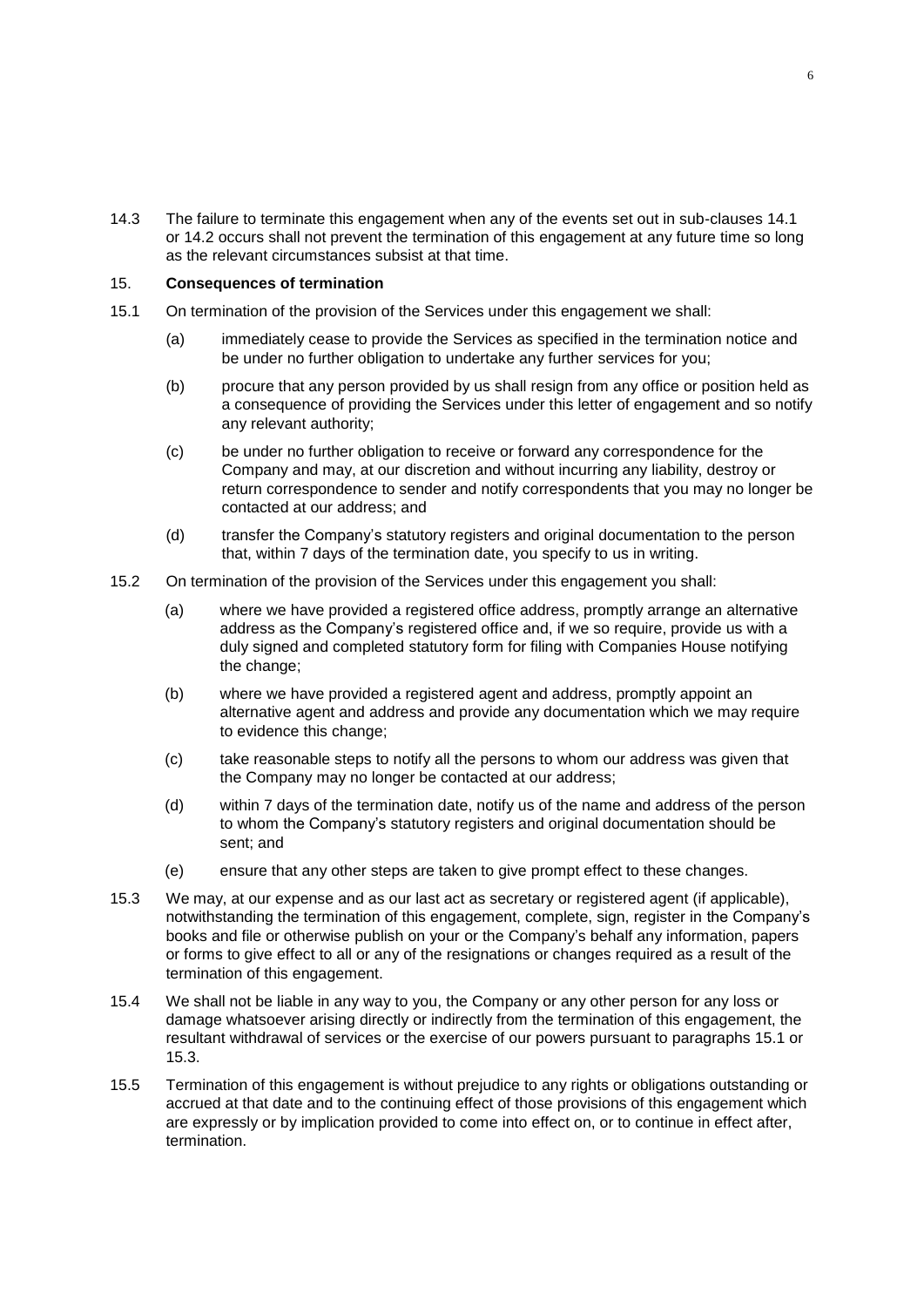#### 16. **General**

- 16.1 We may transfer or assign our interest and obligations in this engagement to any group company.
- 16.2 Any notice shall be given in writing and signed by or on behalf of the party giving it and shall be delivered in person or by pre-paid first class post or transmitted by facsimile to the last known address or facsimile number of the party being served, or to such address or facsimile numbers which have been notified in writing to the other for this purpose from time to time.

We may also give notice to you by email transmitted to your last known email address, or to such email address which has been notified in writing by you to us for this purpose from time to time. You may not give notice to us by email.

- 16.3 A notice shall be deemed to have been served:
	- (a) at the time of delivery, if delivered personally;
	- (b) 48 hours after posting in the case of an address in the United Kingdom and 96 hours after posting for any other address; and
	- (c) 2 hours after transmission if served by facsimile or email during normal business hours of the recipient, and at the opening of business on the following day if not sent during such normal business hours.
- 16.4 We reserve the right to make changes to these Standard Terms from time to time.

## 17. **Consumers**

17.1 Our products and services are not intended for sale to or use by a consumer as defined under the Consumer Contracts (Information, Cancellation and Additional Charges) Regulations 2013. You undertake that you are not a consumer as so defined.

# 18. **Taxation**

- 18.1 Unless otherwise agreed, we will not provide tax advice of any nature.
- 18.2 You warrant that you will not utilise any of the Services to evade paying true tax liabilities and will not knowingly permit the Company to engage in any activity, practice or conduct which would constitute a tax evasion offence under any applicable law.

#### 19. **Automatic exchange of information**

- 19.1 You acknowledge that as a result of a number of "Automatic Exchange of Information Agreements" (including the United States Foreign Account Tax Compliance Act (FATCA), the EU Mandatory Disclosure Regime and the Common Reporting Standard (CRS) founded on Article 6 of the Convention on Mutual Administrative Assistance in Tax Matters and/or prevailing legislation and regulation pertaining to taxation matters), we may be obliged to obtain and provide certain client information to the relevant tax authorities and/or direct to one or more foreign tax authorities (under the terms of the relevant legislation and regulation or, as the case may be, the mechanisms of the particular exchange agreement concerned) who, in each case may in turn similarly pass all or part of such information to one or more foreign tax authorities.
- 19.2 Where we are required (or, acting reasonably, consider ourselves to be required) to obtain and provide any client information, you irrevocably:
	- (a) agree to provide us with such client information as shall in our opinion be required in the circumstances; and